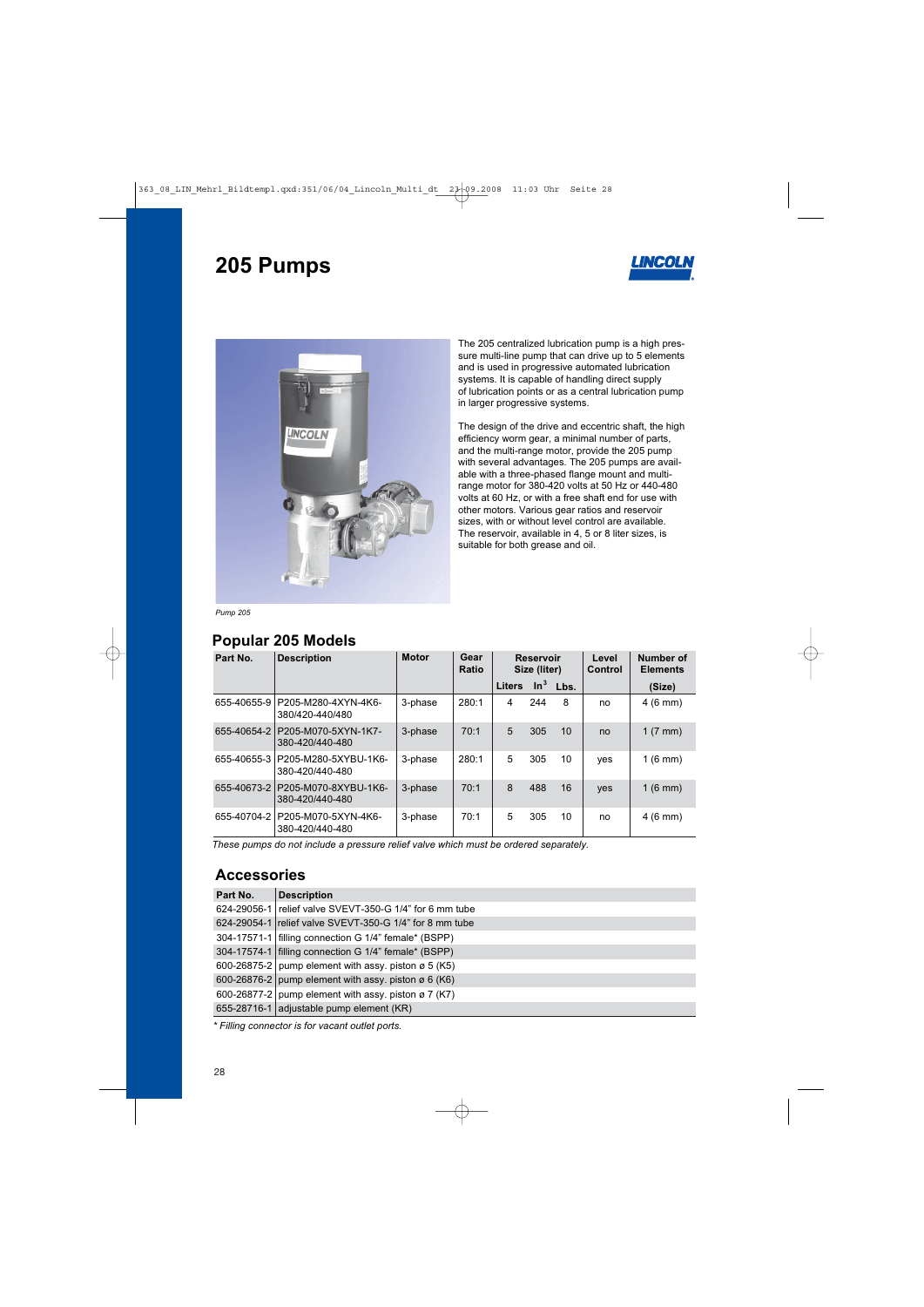# **205 Pumps**



## **Technical Data**

| number of outlets                  | $1 - 5$                                                                         |                          |                           |                                                     |  |  |  |
|------------------------------------|---------------------------------------------------------------------------------|--------------------------|---------------------------|-----------------------------------------------------|--|--|--|
| threaded connection                | G 1/4 female (BSPP)                                                             |                          |                           |                                                     |  |  |  |
| maximum operating pressure         | 350 bar (5076 psi)                                                              |                          |                           |                                                     |  |  |  |
| suitable lubricants                | grease up to NGLI 2                                                             |                          |                           |                                                     |  |  |  |
|                                    | NGLI 3 on request                                                               |                          |                           |                                                     |  |  |  |
|                                    | oil with viscosity of min. 20 mm <sup>2</sup> /s                                |                          |                           |                                                     |  |  |  |
| lubricant output per piston stroke | $5 \, \text{mm}$                                                                | 6 mm                     | $7 \text{ mm}$            | adjustable                                          |  |  |  |
|                                    | $0.11$ cm <sup>3</sup>                                                          | $0.16$ cm <sup>3</sup>   | 0.23 cm <sup>3</sup>      | $0.04 - 0.18$ cm <sup>3</sup>                       |  |  |  |
|                                    | $(0.0068 \text{ in}^3)$                                                         | $(0.0098 \text{ in}^3)$  | $(0.014 \text{ in}^3)$    | $(0.002 \text{ to } 0.011 \text{ in}^3/\text{min})$ |  |  |  |
| lubricant output per hour          | ratio                                                                           | 70:1                     | 280:1                     | 700:1                                               |  |  |  |
| (output increases by 20%)          | piston                                                                          | 115 cm $^3$              | 29 cm $3$                 | 11 cm $3$                                           |  |  |  |
| for 60 Hz applications)            | dia. 5 mm                                                                       | (7.01 in <sup>3</sup> )  | $(1.77 \text{ in}^3)$     | $(0.67 \text{ in}^3)$                               |  |  |  |
|                                    | piston                                                                          | 172 cm $^3$              | 43 $cm3$                  | 17 cm $^3$                                          |  |  |  |
|                                    | dia. 6 mm                                                                       | (10.50 in <sup>3</sup> ) | $(2.62 \text{ in}^3)$     | $(1.04 \text{ in}^3)$                               |  |  |  |
|                                    | piston                                                                          | 253 cm $^3$              | $63 \text{ cm}^3$         | $25 \text{ cm}^3$                                   |  |  |  |
|                                    | dia. 7 mm                                                                       | $(15.44 \text{ in}^3)$   | $(3.84 \text{ in}^3)$     | $(1.52 \text{ in}^3)$                               |  |  |  |
|                                    | adjustable                                                                      | 46-200 cm <sup>3</sup>   | 11.5 – 52 cm <sup>3</sup> | $5 - 22$ cm <sup>3</sup>                            |  |  |  |
|                                    | $(2.8-12.2 \text{ in}^3)$ $(0.70-3.17 \text{ in}^3)$ $(0.31-1.34 \text{ in}^3)$ |                          |                           |                                                     |  |  |  |
| operating temperature              | -20 to 70 $^{\circ}$ C (-4 to 158 $^{\circ}$ F)                                 |                          |                           |                                                     |  |  |  |
| level control                      | ultrasonic sensor for low and high-level control (optional)                     |                          |                           |                                                     |  |  |  |

### **Dimensions**

| <b>Reservoir Size</b>                          | <b>Height</b>  | Depth                         | Depth                                                |  |  |
|------------------------------------------------|----------------|-------------------------------|------------------------------------------------------|--|--|
| 8 liters (plastic)<br>(with low-level control) | 507 mm (20 in) | $280 - 360$ mm $(11 - 14$ in) | $227 - 300$ mm $(9 - 12$ in)<br>depending on version |  |  |
| 4 liters (plastic)<br>(with low-level control) | 406 mm (16 in) | depending on version          |                                                      |  |  |
| 5 liters (metal)<br>(with low-level control)   | 435 mm (17 in) |                               |                                                      |  |  |